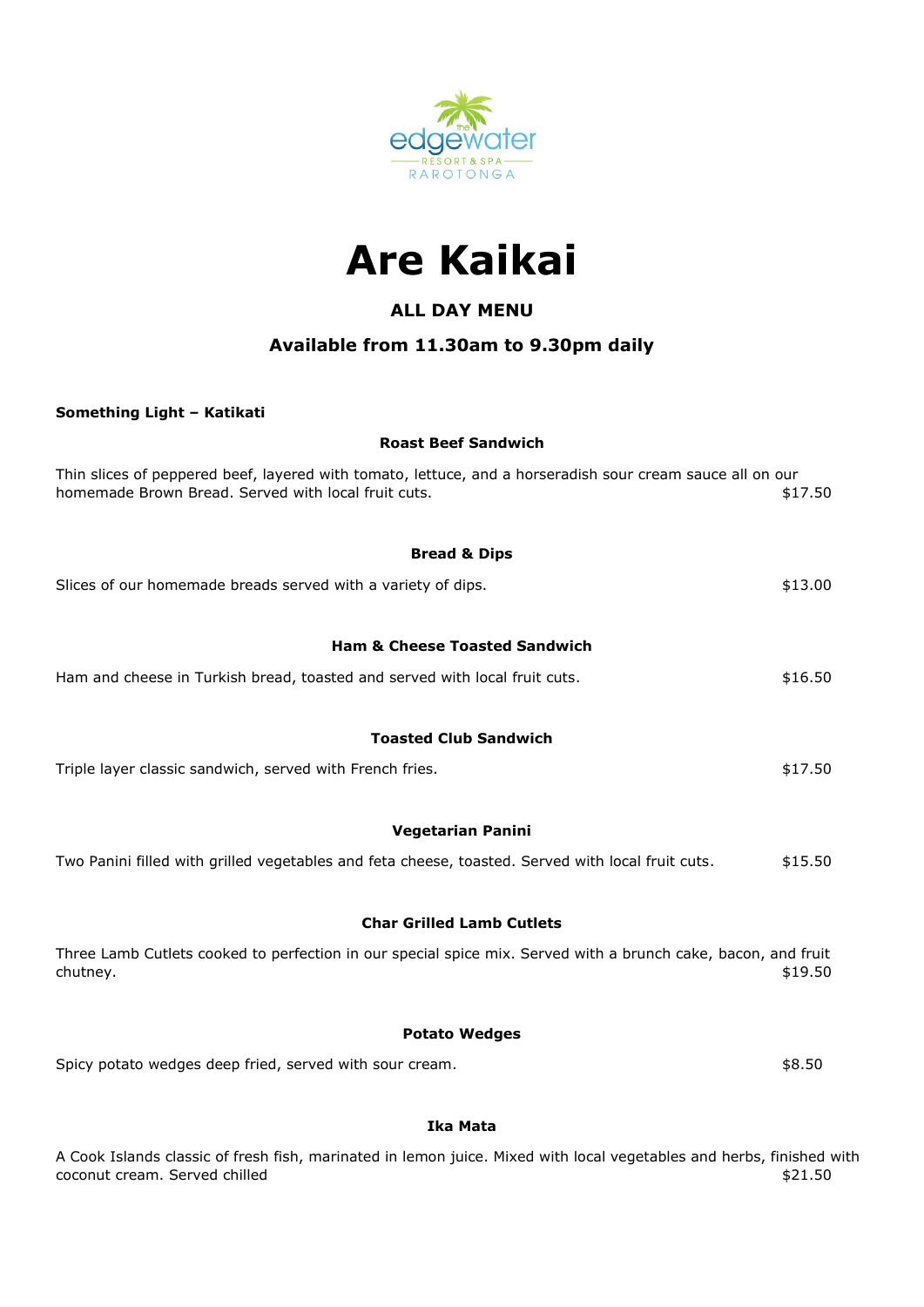#### **Local Chips**

### Local root vegetables – taro, kumara, maniota (arrowroot) – deep fried and served with chutney and sour cream.

\$8.00

#### **Salads – Raurau Natura**

#### **Prawn Twister**

Prawn tails wrapped in a wonton sheet, quickly fired. Served with crisp salad and a yoghurt cucumber dressing. \$17.50

#### **Caesar Salad**

Cos lettuce, croutons, anchovies, bacon, and poached egg served drizzled in our very own Caesar dressing. Served with slices of garlic bread.  $$17.00$ 

#### **Smoked Chicken Salad**

Home smoked prime chicken breast, served on a bed of crisp greens with a coconut dressing. Served with slices of garlic bread.  $$17.00$ 

#### **Hearty Burgers– Burger Navenave**

#### **Deluxe Burger**

Grilled sirloin steak served on a toasted but with lettuce, tomatoes, sautéed mushrooms, and battered onion rings. \$18.50

#### **The Edgewater ¼ Pound Beef Burger**

Chargrilled meat patty, topped with grilled onion, egg fried sunny side up, barbecue sauce, Colby cheese, lettuce and tomato served on a sourdough bun.  $$17.00$ 

#### **Chargrilled Chicken Burger**

Grilled prime chicken breast, topped with lettuce, bacon, avocado mouse, tomato salsa served on a toasted bun. \$17.00

#### **Fish Burger**

Crumbed game fish fillet, served on toasted bun, topped with lettuce, tomato and homemade tartare sauce.

\$17.00

#### **From the Grill– Kai Tunupaka**

#### **Smoked Chicken Pasta**

Tagliatelle pasta tossed with smoked chicken pieces in a cream sauce enhanced with local herbs. Served with slices of garlic bread.  $\overline{\phantom{2}}$  \$23.00

#### **Mixed Grill**

Sirloin steak, chicken breast, rasher of bacon and sausage served with a mushroom and parmesan risotto cake. Accompanied with a spicy chutney.  $$27.00$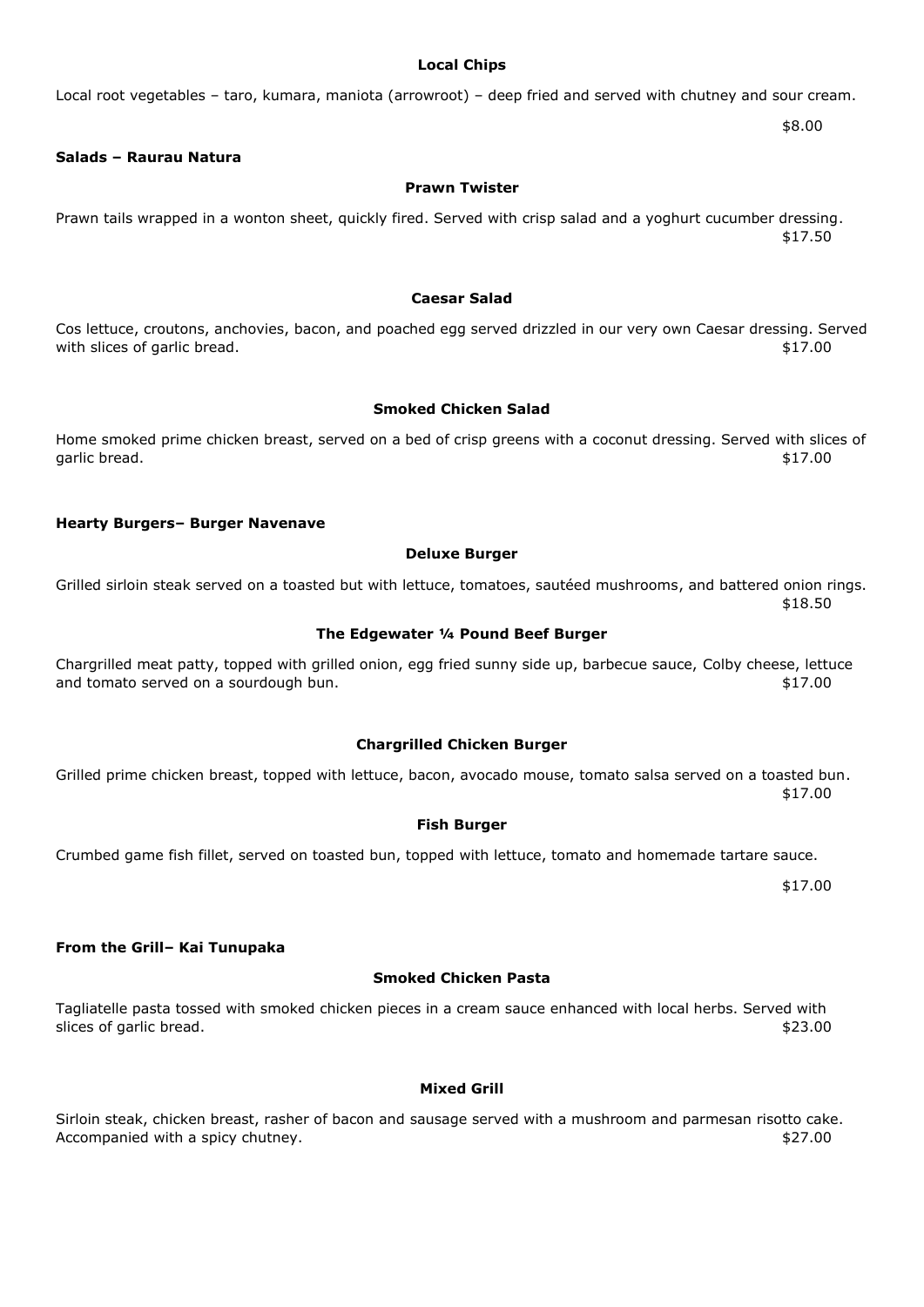#### **Ribeye Steak**

Prime Ribeye steak cooked to your liking, served with either mashed potato or fries. Finished with your choice of pepper sauce or mushroom sauce.  $$33.50$ 

## **Combination Stir Fry**

Strips of chicken and beef with shrimp's wok fried with local vegetables flavoured with dark soya sauce and served with steamed rice. \$25.00

## **Pork Ribs**

| Slow cooked in a rich barbecue and tomato sauce, served with corn patties and garlic bread. |  | \$29.00 |
|---------------------------------------------------------------------------------------------|--|---------|

## **Braised Lamb Shank**

|  |  | Simmered in a rich lamb jus, accompanied with mashed potato, and grilled tomato. | \$28.00 |
|--|--|----------------------------------------------------------------------------------|---------|
|--|--|----------------------------------------------------------------------------------|---------|

## **Asian Corner – Te au kai Tinito**

#### **Seafood Deep Fried Egg Noodles**

| Crisp Asian noodles, tuna, shrimps, and mussels tossed in local vegetables with an Asian Sauce. | \$24.00 |
|-------------------------------------------------------------------------------------------------|---------|
|-------------------------------------------------------------------------------------------------|---------|

## **Singaporean Chicken Noodles**

| Chicken pieces tossed with julienned vegetables and flavoured with a curry garlic sauce. |  | \$23.00 |
|------------------------------------------------------------------------------------------|--|---------|
|                                                                                          |  |         |

## **Sushi & Sashimi Platter**

| Sushi and Sashimi made from the days freshly caught fish, served with wasabi, ginger and soya sauce. |         |
|------------------------------------------------------------------------------------------------------|---------|
| Entrée size                                                                                          | \$16.00 |
| Main size                                                                                            | \$25.00 |

#### **Shanghai Fried Rice**

| Fried rice with shrimp, carrot, green beans, and spring onions. |         |
|-----------------------------------------------------------------|---------|
| Entrée size                                                     | \$9.00  |
| Main size                                                       | \$17.00 |

## **Vegetarian Fare – Kai Raurau**

#### **Avocado Tacos**

Taco shells stuffed with fried avocado, chipotle creama and pickled.  $$18.50$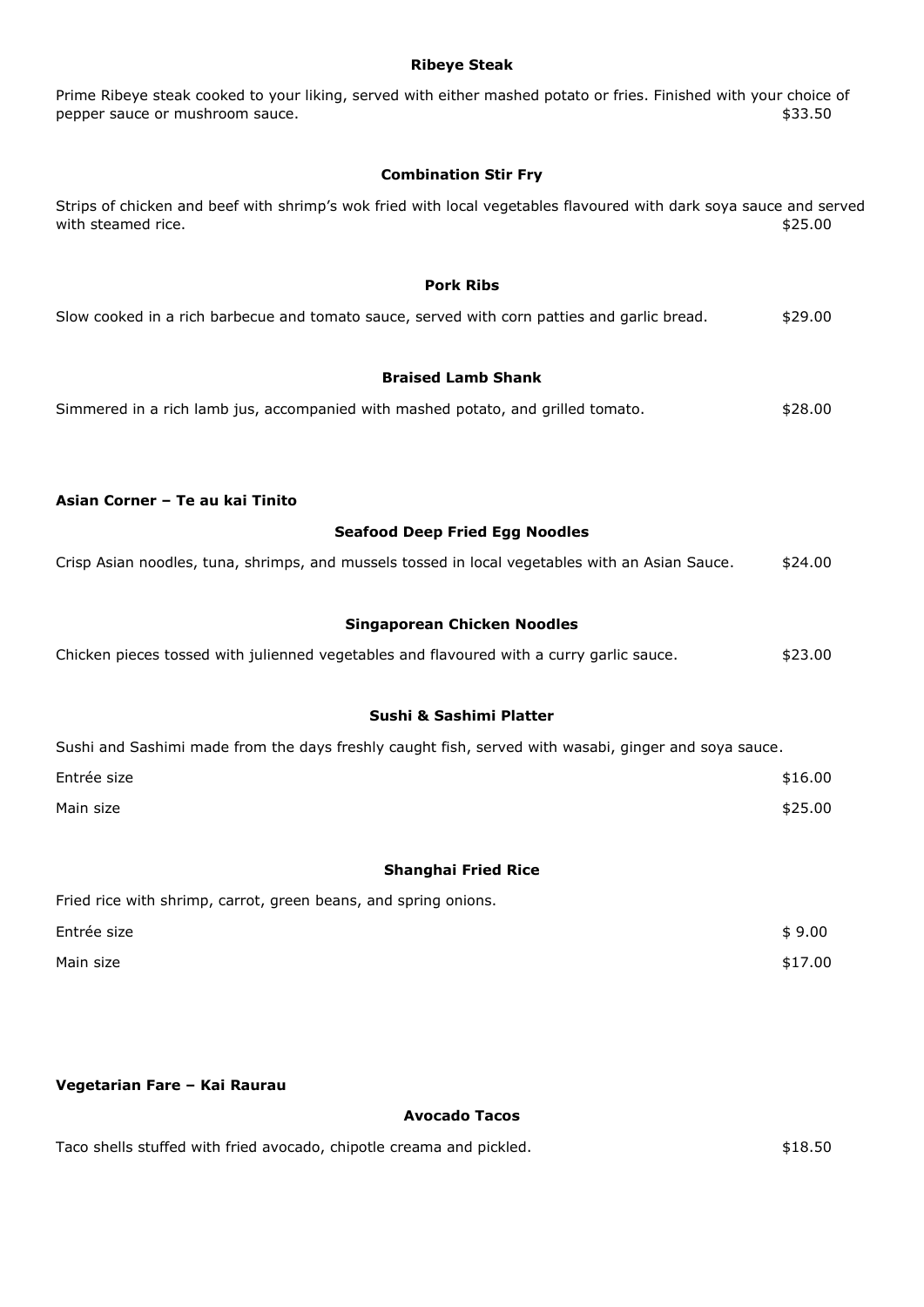#### **Roasted Vegetable Pasta**

Al dente tagliatelle pasta, tossed with chargrilled vegetables, wild mushrooms, and island herbs. Served with slices of cheese bread.  $$16.50$ 

## **Vegetable Quesadilla**

Local vegetables tossed with curry and local spices, roasted in roti sheets, and served with side salad. \$17.00

## **Ocean Bounty – Kai ote Moana**

### **Fish Broth**

| Seafood broth, spiced with island herbs and chilli, served with slices of garlic bread. | \$15.00 |
|-----------------------------------------------------------------------------------------|---------|
|-----------------------------------------------------------------------------------------|---------|

## **Calamari Rings**

Fried Calamari rings served in a basket with French fries and dip.  $$21.00$ 

## **Shelled New Zealand Green Lipped Mussels**

½ a dozen New Zealand Green Lipped Mussels, steamed in a white wine broth, finished with cream and local herbs. Served with slices of garlic bread.  $$22.50$ 

## **Deep Sea Fish**

Tuna, Marlin, Broadbill, Wahoo, or Parrot Fish – the choice is yours! As is the cooking method!  $$27.50$ 

- Coconut Cream
	- $\circ$  Simmered in coconut cream, spiced with chilli and island herbs, served with rukau (young spinach leaves) and taro. A local specialty.
- Curry Sauce
	- o Spiced coconut curry sauce finished with mashed potato.
- Lemon & Lime Sauce
	- o Served on local cabbage leaves, flavoured with lemon, lime and caper sauce served with steamed rice.
- Battered & Deep Fried
	- o Classic fish n chips served with tartare sauce.

## **On the Side – Kai Tapiri**

## **Soup of the Day**

Check with our staff to see what creation we have made today, served with slices of garlic bread.  $$7.50$ 

#### **French Fries**

A bowl of hot fries served with tomato sauce.  $$5.50$